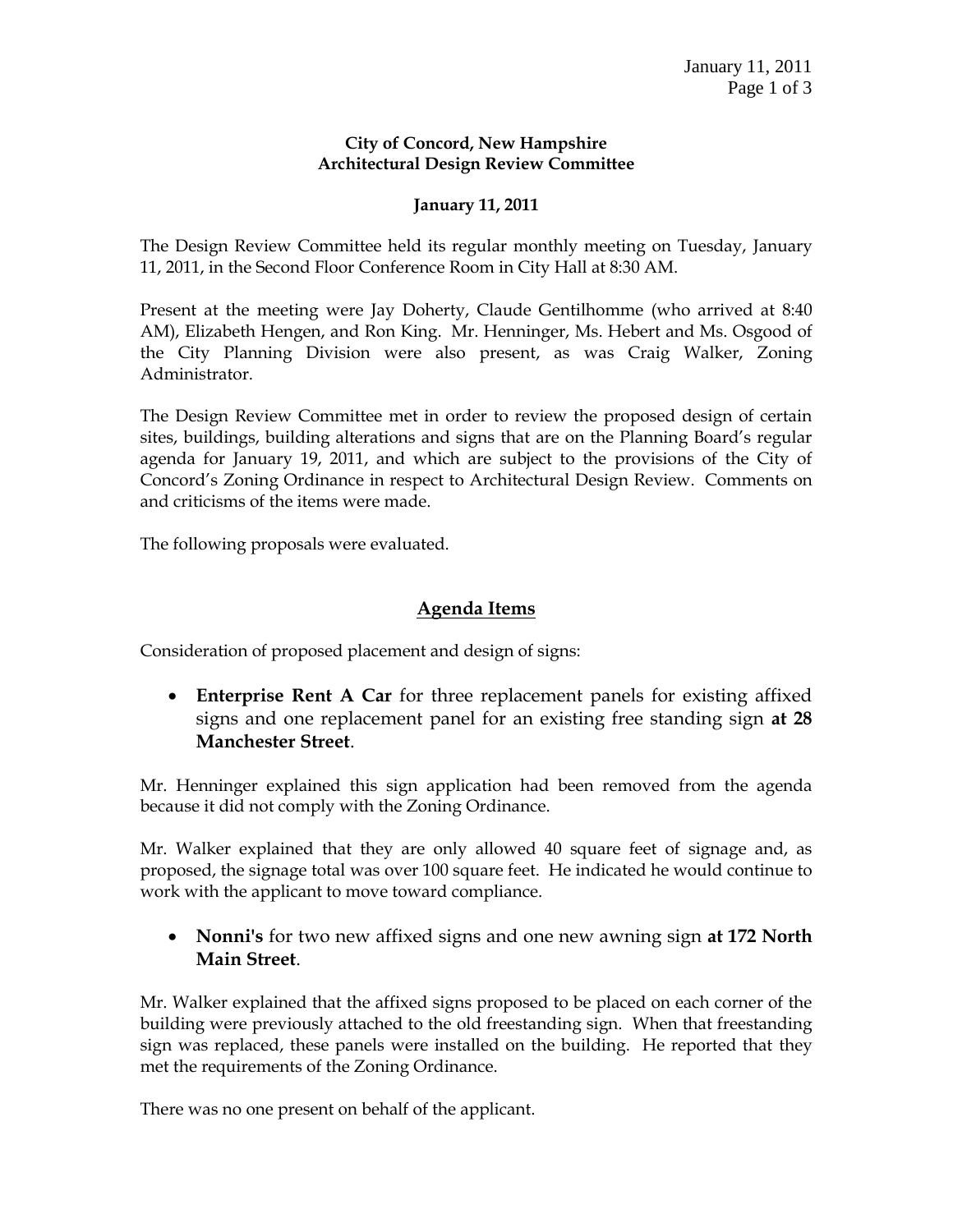The Design Review Committee found the proposed design and placement of the signage to be appropriate for the location and use, and recommended approval as submitted.

# **Pizza Market** for one new affixed sign and one replacement panel in an existing freestanding sign at the **Merrimack Center at 89 Fort Eddy Road**

Mr. Henninger advised the committee that these were replacement signs. Mr. Hebert noted that there were modifications recently made to the parking lot approved by the Technical Review Committee. There was no one present on behalf of the applicant.

The Design Review Committee found the proposed design and placement of the signage to be appropriate for the location and use, and recommended approval as submitted.

# **Subway** for one new affixed sign **at 231 Loudon Road**.

Mr. Henninger reminded members that the Committee had reviewed this sign informally last month and recommended approval.

(Mr. Gentilhomme arrived at 8:40 AM.)

There was a question as to whether the "W" in "Subway" was intended to be black or yellow and Mr. Henninger indicated he would seek clarification.

The Design Review Committee found the proposed design and placement of the signage to be appropriate for the location and use, and recommended approval as submitted.

# Revisions to the previously approved building elevations by **Burger King Corporation at 155 Loudon Road**. **(#2009-04)**

Mr. Henninger introduced this proposal for revisions to the previously approved building elevations for Burger King, along with changes to the site plan.

Wayne Morrill from Jones and Beach was present on behalf of the applicant and explained the change in location of the dumpster. He explained that the approved plan showed the two dumpsters for Burger King to be located to the rear of the building. They now propose to place those two dumpsters, along with the one dedicated to CVS, in a single enclosure in the location originally planned for the sole CVS dumpster. It will be a masonry enclosure with wooden gates and will match the colors of the CVS building. This will allow for increased landscaping at the original location of the Burger King dumpsters.

Members asked for additional screening of the enclosure and Mr. Morrill indicated that could be done, in addition to enhanced landscaping at the former location.